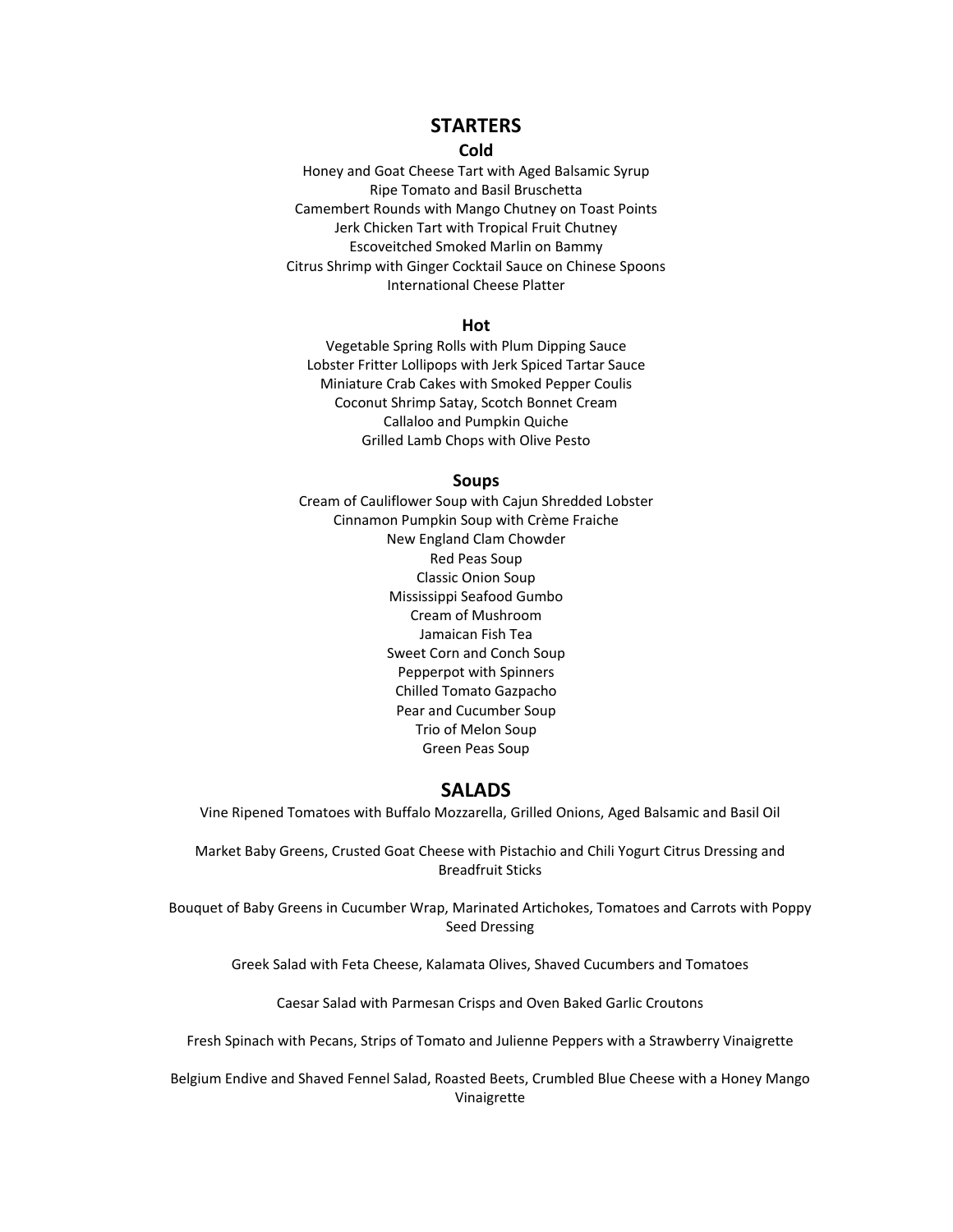# **PASTAS**

Jamaican Rasta Pasta Roasted Vegetable Lasagna Chicken Penne in Alfredo Sauce Crab Ravioli in Tomato Cream Sauce Grilled Shrimp Fettuccine in Garlic Pesto Sauce Spaghetti Bolognese served with Garlic Bread Seafood Angel Hair Pasta served in Creamy Basil Sauce

# **LUNCH PRE‐PLANNED MENUS**

# **Lunch Menu # 1**

Tomato Gazpacho Seared Salmon with Asian Sauce Rustic Potato Salad Fruit Salad with Mango Sorbet

# **Lunch Menu # 2**

Chilled Pear Soup Grilled Shrimp Pasta Salad with Sweet Chili Sauce Dressing Rum Cake with Chocolate Glaze

# **Lunch Menu # 3**

Mixed Greens with Mango Vinaigrette Roast Pork Tenderloin with Apple Pineapple Salsa Pita Chips and Hummus Dip Chocolate Chip Cupcakes

### **Lunch Menu # 4**

Greek Salad with Red Wine Vinaigrette BBQ Chicken Quesadillas Assorted Cookies and Ice‐cream

# **Lunch Menu # 5**

Tri Melon Cold Soup Tuna Stringbean Salad Rum and Raisin Cheese cake

### **Lunch Menu # 6**

Cole Slaw Baked Chicken Wings with Ginger Pineapple Glaze Assorted Chips and Tomato Salsa Key Lime Pie

### **Lunch Menu # 7**

Cucumber Yogurt Cold Soup Grilled Snapper Tortilla Wraps Chocolate Cherry Cake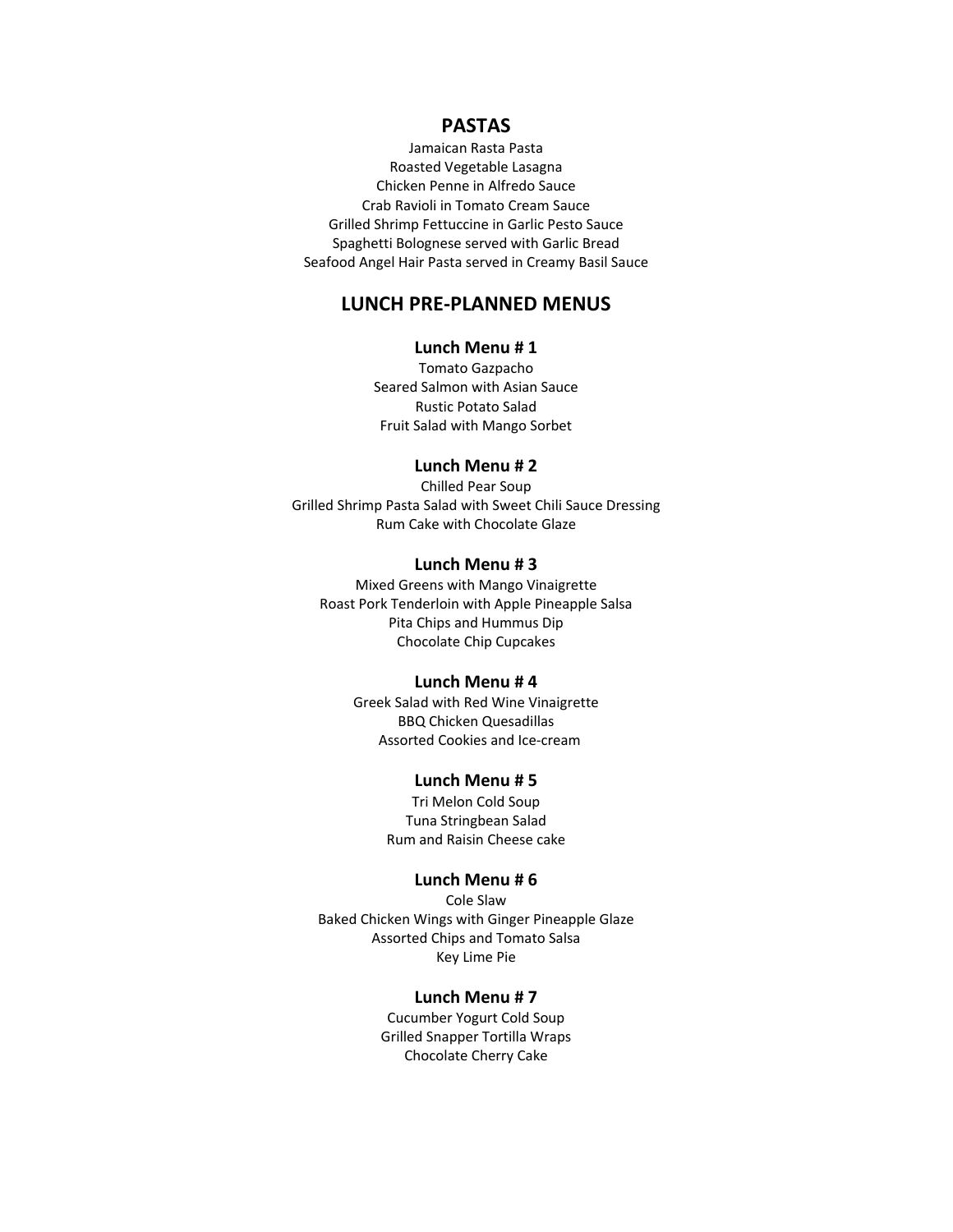# **DINNER PRE‐PLANNED MENUS**

### **Dinner Menu # 1**

Jamaica Night Pepperpot Soup Jerk Chicken/Pork with Rice and Peas and Sautéd Callaloo Fried Ripe Plantain Jamaican Bread Pudding with Rum Sauce

# **Dinner Menu # 2**

BBQ Night Cream of Red Peas Soup Choice of BBQ Baby Back Pork Ribs/Chicken/Prawns/Pork served with Boursin Cheese Mashed Potato and Steamed Vegetables Coconut Cream Pie

### **Dinner Menu # 3**

Seafood Fiesta Crab Cakes on top of Papaya Mango Relish and Jerk Remoulade Sauce Choice of Grilled Lobster/ Seafood Kebabs/Grilled Grouper in Coconut Capers Sauce with Jasmine Rice and Grilled Asparagus Strawberry Cheese Cake

## **Dinner Menu # 4**

Cream of Pumpkin Soup Caesar Salad Peppercorn Crusted Tenderloin served with Potato au Gratin and Broccoli and Cauliflower Florets served with Red Wine Brown Sauce Lemon Tart

# **Dinner Menu # 5**

Conch and Corn Chowder Tomato and Mozzarella Salad with Balsamic Vinaigrette Grilled Lamb Rack with Italian Styled Polenta and Grilled Vegetables served with Lamb au Jus Tiramisu

#### **Dinner Menu # 6**

Southern Classic Seafood Gumbo Teriyaki Glazed Pork Chops served with Sweet Potato Casserole and Collard Greens Pecan Pie

### **Dinner Menu # 7**

Bouquet Garni Salad with Strawberry Vinaigrette Tilapia Stuffed with Crabmeat served with a Spicy Hollandaise Sauce and Creamy Risotto and Sauté Vegetables Coconut Crème Brûle